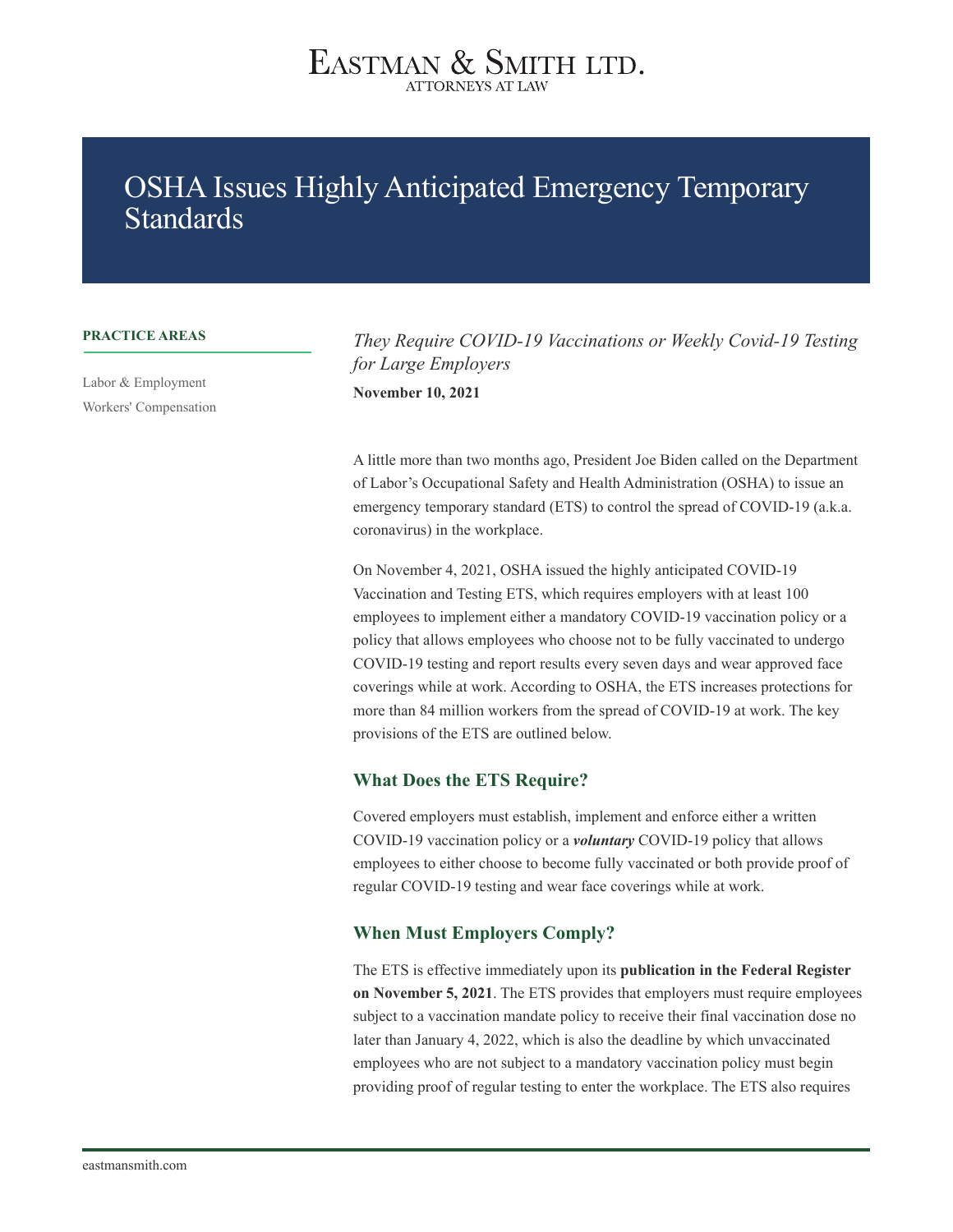#### OSHA Issues Highly Anticipated Emergency Temporary Standards

employers to comply with the other requirements of the rule, including masking for all unvaccinated workers and providing paid time off to receive vaccinations within 30 days of publication, by December 4, 2021.

#### **The Fifth Circuit Issued a Temporary Injunction on Enforcement of the ETS -- Do Legal Challenges Affect Employer Compliance?**

Within hours after the ETS was published in the Federal Register, several states, individuals and businesses filed multiple lawsuits challenging its enforceability. These lawsuits currently are pending in the United States Courts of Appeal for the Fifth, Sixth, Eighth and Eleventh Circuits. On November 6, 2021, the Fifth Circuit granted a motion to temporarily stay enforcement of the ETS. The Fifth Circuit issued an aggressive briefing schedule to hear arguments over the enforceability of the ETS — OSHA was required to respond to the challenge by the end of business on Monday, November 8, 2021, and petitioners were ordered to file a reply in support of their claims by the end of business on November 9, 2021. Thus, the Fifth Circuit may issue a decision on the enforceability of the ETS in the near future.

#### **What Does the Fifth Circuit's Stay and Other Legal Challenges Mean for Employers?**

Due to the pending legal challenges, the enforceability of the ETS is currently unclear. OSHA must refrain from enforcing the ETS until the Fifth Circuit or, potentially, other circuit courts, decide otherwise. With challenges in several other circuits, which may issue temporary or permanent injunctions of their own, a final determination regarding enforceability of the ETS may not be certain for a few weeks or even months.

#### **Where Does This Leave Employers?**

Employers should begin familiarizing themselves with the requirements of the ETS and prepare to implement the required policies and practices set forth in the ETS if or when the stay is lifted and the ETS becomes effective.

#### **What Employers Are Covered?**

The ETS covers employers with 100 or more employees at any time in which the ETS is in effect. This includes all employees whether full-time, part-time, seasonal, remote, temporary and/or minors. However, independent contractors are not counted towards the total number of employees. The employee threshold should be calculated on a company-wide basis and not based on a location-by-location basis. Multi-employer worksites need only count their *own* employees to calculate the 100 or moreemployee threshold. Likewise, when employees of a staffing agency are placed at a host employer location, only the staffing agency should count these jointly employed workers for purposes of the 100-employee threshold for coverage.

The ETS does not apply to:

- Federal employees (who are subject to a separate Executive Order);
- State and local government employers in states without "State Plans" (this includes Ohio but not Michigan);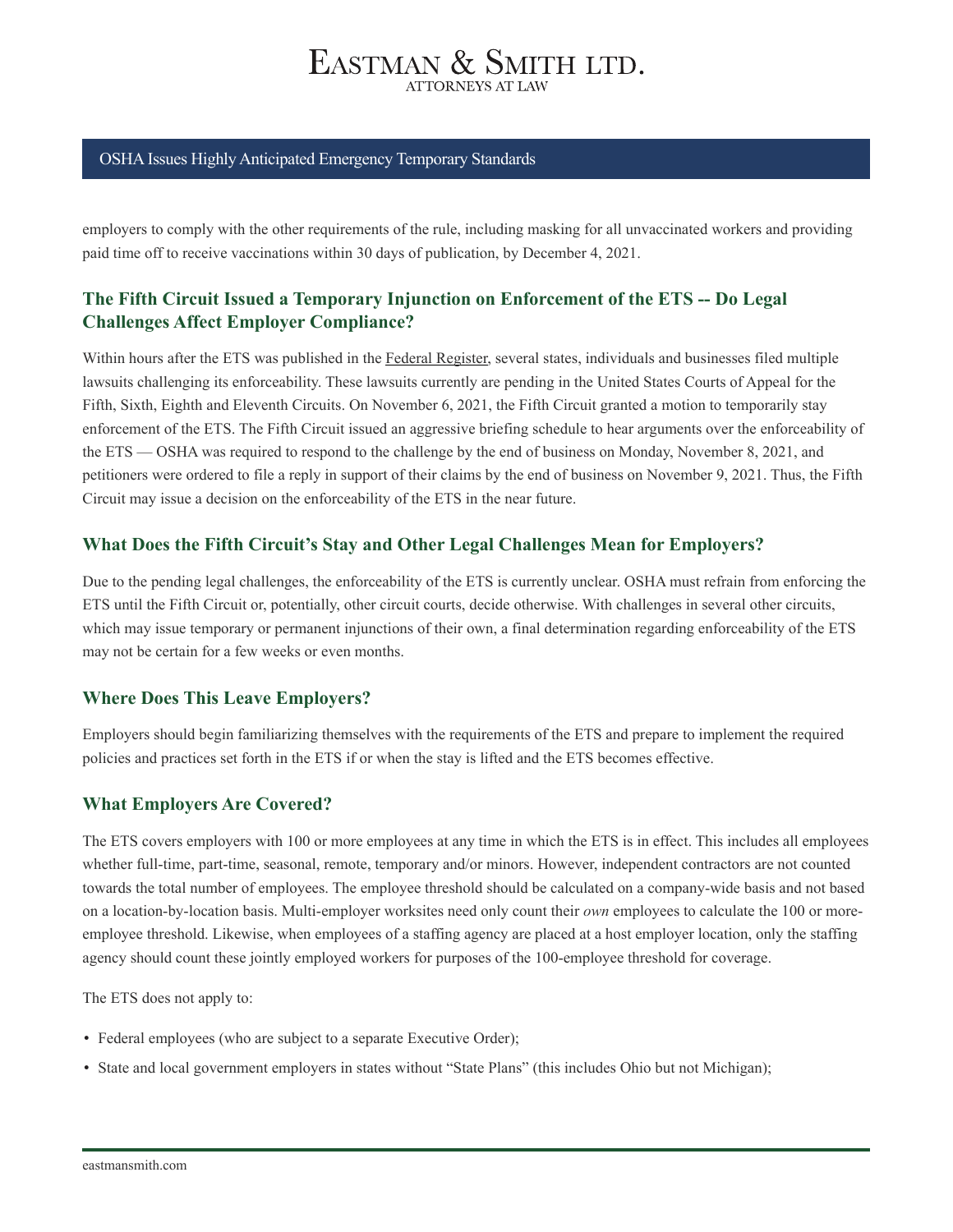#### OSHA Issues Highly Anticipated Emergency Temporary Standards

- Federal contractors covered by the Safer Federal Workforce Task Force COVID-19 Workplace Safety: Guidance for Federal Contractors and Subcontractors; or
- Workplaces where employees provide healthcare services or healthcare support services subject to Centers for Medicare and Medicaid Vaccination rule which was also published on November 5, 2021.

Once an employer has been deemed a covered employer as of November 5, 2021, it remains subject to the ETS even if the workforce falls below the 100-employee threshold. Likewise, if an employer now has fewer than 100 employees but reaches that threshold during the effective period of the ETS, the employer becomes a covered employer under the ETS.

#### **Does the ETS Apply to All Employees?**

No. The ETS is focused on minimizing the spread of COVID-19 in the workplace. The ETS does not apply to employees who would otherwise be covered, but:

- Who do not report to a workplace where other individuals, such as coworkers or customers are present;
- Who are working from home; or
- Who work exclusively outdoors (e.g., an employee who works indoors on some days and outdoors on other days is not exempt from the requirements of this ETS).

#### **Are There Exceptions to the Vaccination Requirement?**

Yes. Employers who implement a mandatory vaccination policy must permit exceptions when:

- A vaccine is medically contraindicated;
- Medical necessity requires a delay in vaccination;
- The employee is legally entitled to a reasonable accommodation under federal civil rights laws because of a disability or sincerely held religious beliefs, practices or observances that conflict with the vaccination requirement.

#### **Are Employees With Exceptions Required to Test Weekly For COVID-19?**

Yes. The ETS requires weekly COVID-19 testing of all unvaccinated employees, including those entitled to a reasonable accommodation from mandatory vaccination requirements. However, if testing for COVID-19 conflicts with an employee's sincerely held religious belief, practice or observance, the employee may be entitled to a reasonable accommodation.

#### **What Does "Fully" Vaccinated Mean?**

Under the ETS, covered employers must determine the vaccination status of each employee. An individual is fully vaccinated two weeks after receiving the second dose of a two-dose vaccine series (Pfizer or Moderna), and two weeks after receiving a single-dose vaccine (Johnson & Johnson's Janssen). Booster shots and additional doses are not included in the definition of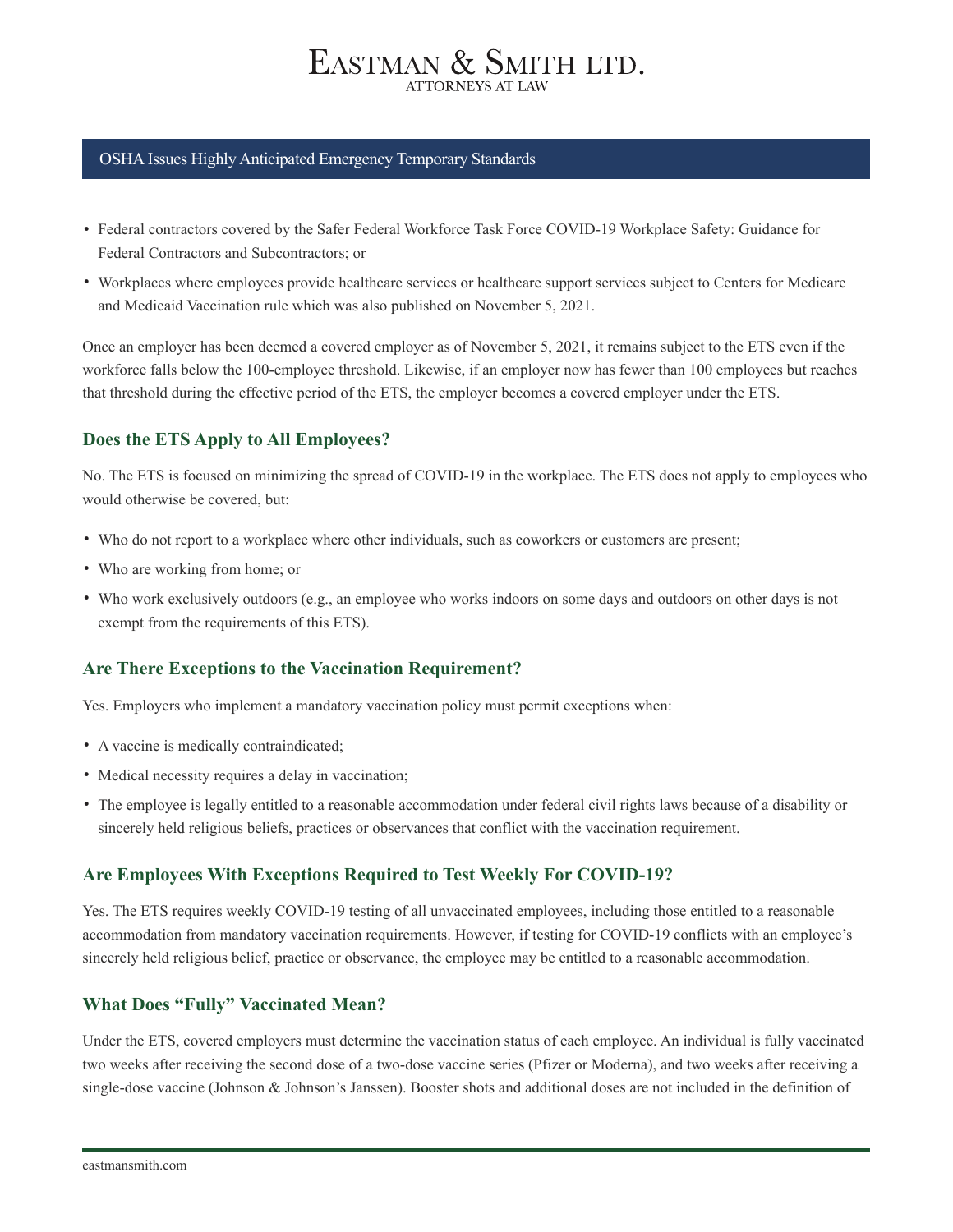#### OSHA Issues Highly Anticipated Emergency Temporary Standards

fully vaccinated under the ETS.

#### **What Are the Acceptable Documents to Prove COVID-19 Vaccination Status?**

Covered employers are required to obtain proof of all employees' vaccination status, including whether employees are fully or partially vaccinated. Acceptable documentation to prove vaccination status includes:

- A record of immunization from a healthcare provider or pharmacy;
- A copy of the COVID-19 Vaccination Record Card;
- A copy of medical records documenting the vaccination;
- A copy of immunization records from a public health, state or tribal immunization information system; or
- A copy of any other official documentation that contains the type of vaccine administered, date(s) of administration and the name of the health care professional(s) or clinic site(s) administering the vaccine(s).

If an employee is unable to produce the acceptable documentation to prove vaccination status, an employee may provide attestation of their vaccination status, the reason they cannot produce the acceptable documentation and the employee's best recollection of the details of the vaccination received. The attestation must also include the following language: "I declare that this statement about my vaccination status is true and accurate. I understand that knowingly providing false information regarding my vaccination status on this form may subject me to criminal penalties."

Employees who are unable to provide one of the above listed acceptable forms of proof of vaccination status must be treated as unvaccinated and must be required to submit proof of weekly COVID-19 testing and comply with face covering requirements.

#### **Do Employers Need to Keep Records of Vaccination Status?**

Yes. Employers are required to maintain records of employees' vaccination status, including a roster of each employee's vaccination status and a copy of the acceptable proof of vaccination for fully or partially vaccinated employees. Employers must maintain these records at least as long as the ETS or any final rule is in effect. These records should be treated as confidential medical records and kept or saved in a separate file apart from the employee's personnel file.

#### **Do Employers Have to Provide Time Off for Employees to Get Vaccinated?**

Yes. The ETS requires employers to provide employees with up to four hours of paid time off during the workday to receive each dose of the vaccine, including completing paperwork, travel time and post-vaccination monitoring. Employers may not require employees to use sick time, vacation time or other available paid time off to get vaccinated. Employers are not obligated to grant paid time to employees for time spent receiving the vaccine during non-work hours.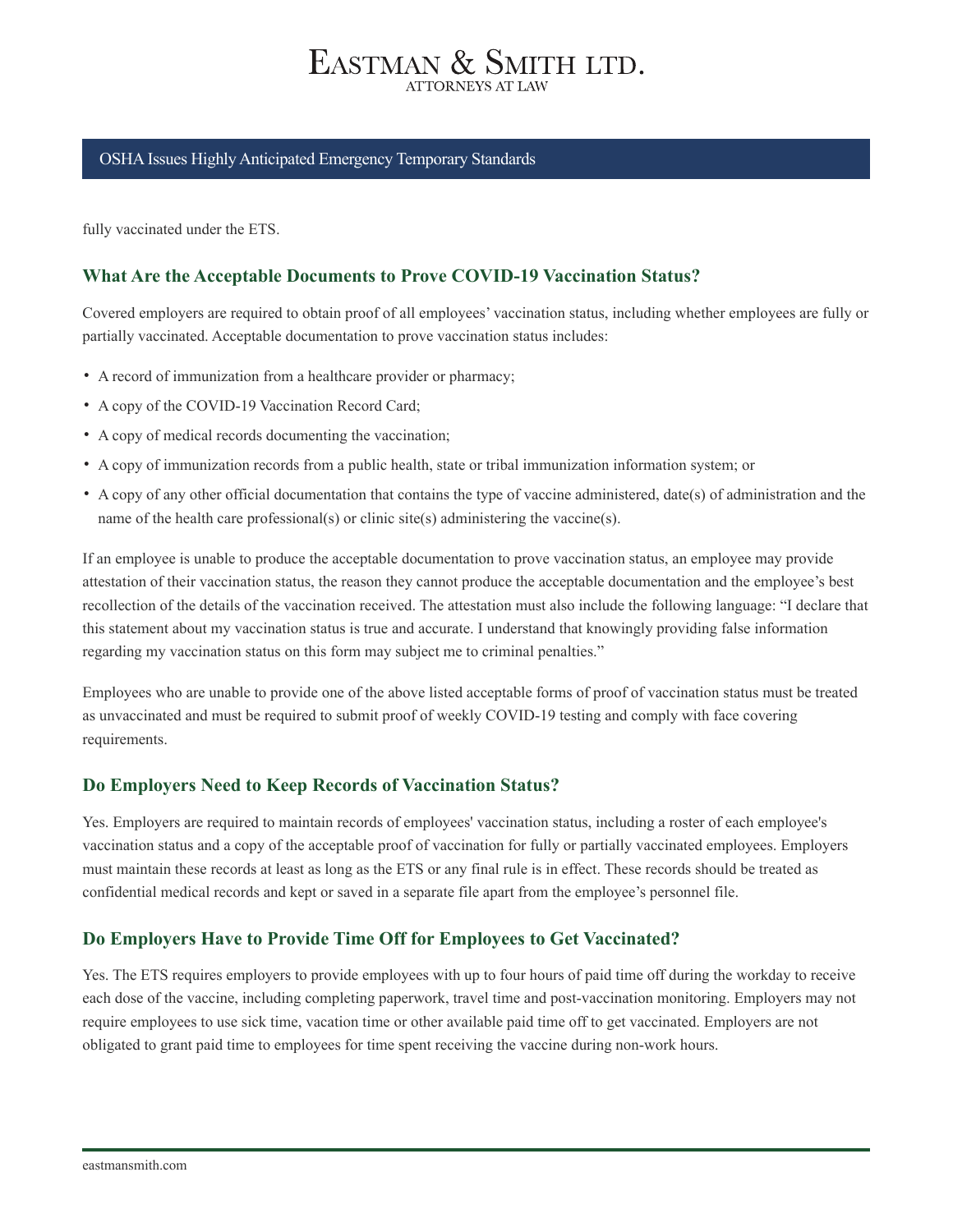#### OSHA Issues Highly Anticipated Emergency Temporary Standards

The ETS also requires employers to provide all employees reasonable paid time off to recover from any side effects that develop from receiving the vaccine. With properly drafted policies, employers may require employees to use sick time, vacation time or other available paid time off during this recovery period.

#### **How Do the Testing Requirements for Not Fully Vaccinated Employees Work?**

Employees who report to a workplace and are not fully vaccinated by January 4, 2022, must submit to a COVID-19 test at least once every seven days and wear a compliant face covering while working. Partially vaccinated or unvaccinated employees must provide documentation of the most recent COVID-19 test result no later than seven days following the date the employee last provided such results.

#### **What About Unvaccinated Employees Who Don't Work Regularly in the Employer's Workplace?**

Unvaccinated employees who are not regularly present in the workplace are not required to undergo weekly COVID-19 testing. However, these employees must test for COVID-19 within seven days before entering the worksite and provide documentation of that test result to the employer before entering the workplace.

#### **Who Must Pay For the COVID-19 Testing?**

Employers are not required to pay for employees to obtain COVID-19 tests. Payment for testing may be required under a collective bargaining agreement, another collectively negotiated agreement or state/local law. Neither Ohio nor Michigan presently have statutes requiring employers to pay the cost of employee testing. Employers are not prohibited from arranging for on-site testing or paying for employee testing if they so choose.

#### **Do Employers Have to Maintain a Copy of Each COVID-19 Test for Unvaccinated Employees?**

Yes. Along with the roster of all employees' vaccination status, employers must maintain a record of each test result required to be provided by each unvaccinated employee. These records are considered medical records and must be kept confidential and stored in a separate medical file.

#### **Are There Any Exceptions to Weekly COVID-19 Testing?**

Yes. For individuals who have received a positive COVID-19 test result or who have been diagnosed with COVID-19, the ETS provides an exception from testing for the 90 days following the positive diagnosis or test.

#### **What COVID-19 Tests Are Permitted?**

Permitted COVID-19 tests include those cleared, approved or authorized (including in an Emergency Use Authorization by the Food and Drug Administration) to detect current infection with the SARS-CoV-2 virus (*e.g.*, a viral test). The tests must be administered in accordance with the authorized instructions. Tests may not be both self-administered and self-read unless the employer or an authorized telehealth proctor observes all steps of the test.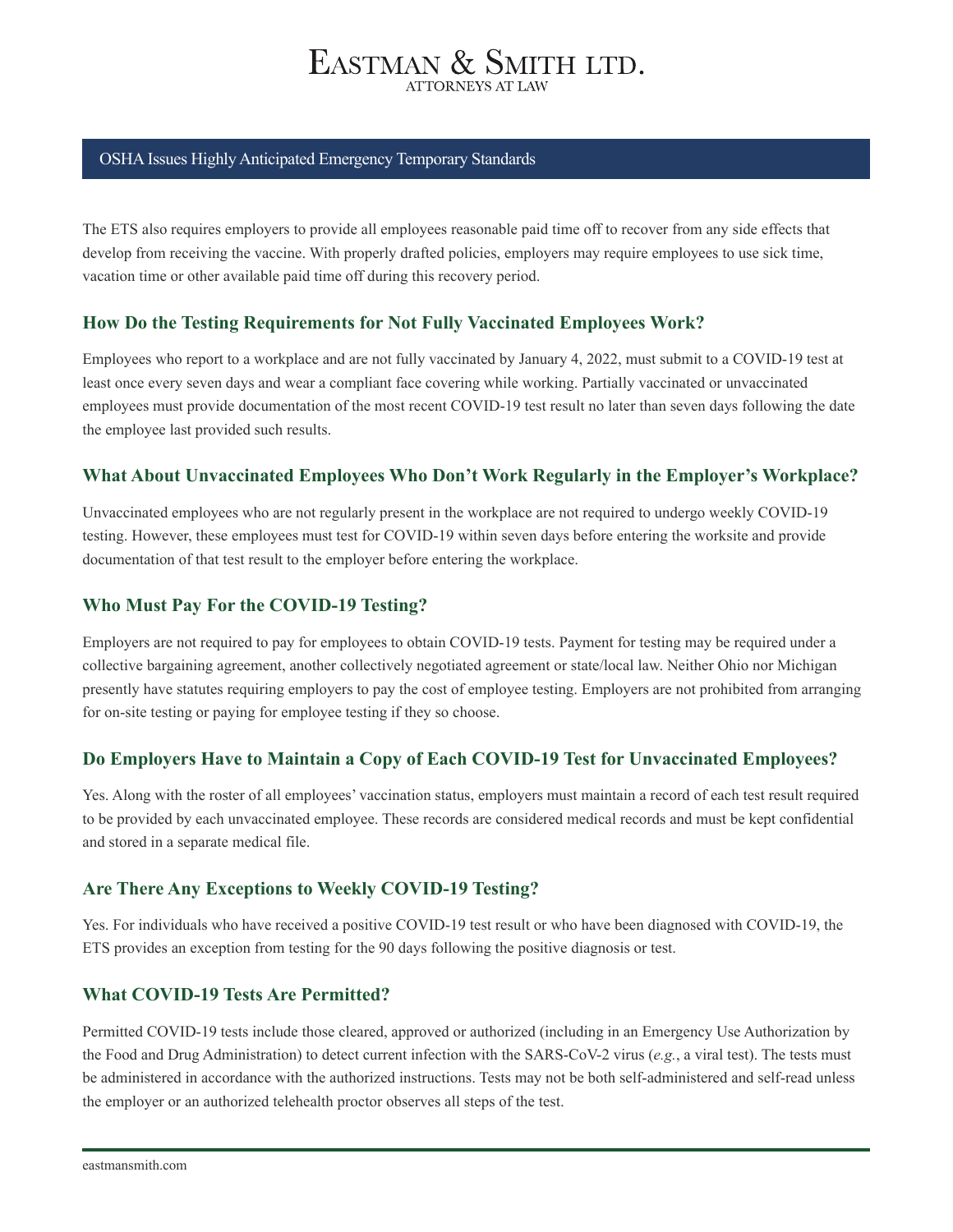#### OSHA Issues Highly Anticipated Emergency Temporary Standards

Examples of tests that satisfy this requirement include tests with specimens that are processed by a laboratory (including home or on-site collected specimens that are processed individually or as pooled specimens), proctored over-the-counter tests, point-of-care tests and tests where specimen collection and processing is done or observed by an employer.

A COVID-19 antibody test may not be used to satisfy the testing requirements.

#### **What If an Employee Tests Positive for COVID-19?**

Regardless of COVID-19 vaccination status, employers must require all employees to provide prompt notice when they receive a positive COVID-19 test or diagnosis. Employees diagnosed with COVID-19 should be removed from the workplace until they receive a negative test result, meet the CDC's requirements to return to work in currently applicable "Isolation Guidance" or a licensed healthcare provider recommends their return to work.

#### **Are Employers Required to Provide Paid COVID-19 Leave for Employees Removed from the Workplace?**

The ETS addresses only the four hours of paid time off to receive the vaccine and reasonable paid time off to recover from any vaccine side effects. The ETS *does not* require employers to provide paid time off to employees who are removed from the workplace as a result of a positive COVID-19 test or diagnosis. Employer policies offering sick leave, vacation time or other available paid time off may cover such absences, and paid time off may be required by other state laws or pursuant to a collective bargaining agreement. In Ohio, employers are not required to provide paid time off due to a COVID-19 diagnosis. However, in Michigan employees may be entitled to paid time off due to COVID-19 diagnosis under Michigan's Paid Medical Leave Act (PMLA).

#### **Who Is Required to Wear Face Coverings in the Workplace?**

All unvaccinated employees are required to wear a compliant face covering when indoors or occupying a car with another person for work purposes, except in the following circumstances:

- When an employee is alone in a room with floor to ceiling walls and closed doors;
- For a limited time while an employee is eating or drinking at the workplace;
- For identification purposes in compliance with safety and security requirements;
- When an employee is wearing a respirator or a mask approved for performing medical procedures; and
- Where the employer can show that the use of face-covering is infeasible or greatest a greater hazard that would excuse compliance (i.e., when it is important to see an employee's mouth for reasons related to their job).

Compliant face coverings must cover the employee's nose and mouth and be replaced when wet, dirty or damaged. Face shields, alone, are insufficient facial coverings but may be worn in addition to masks. Employers are not required to pay employees' costs for providing compliant face coverings if employees must use them.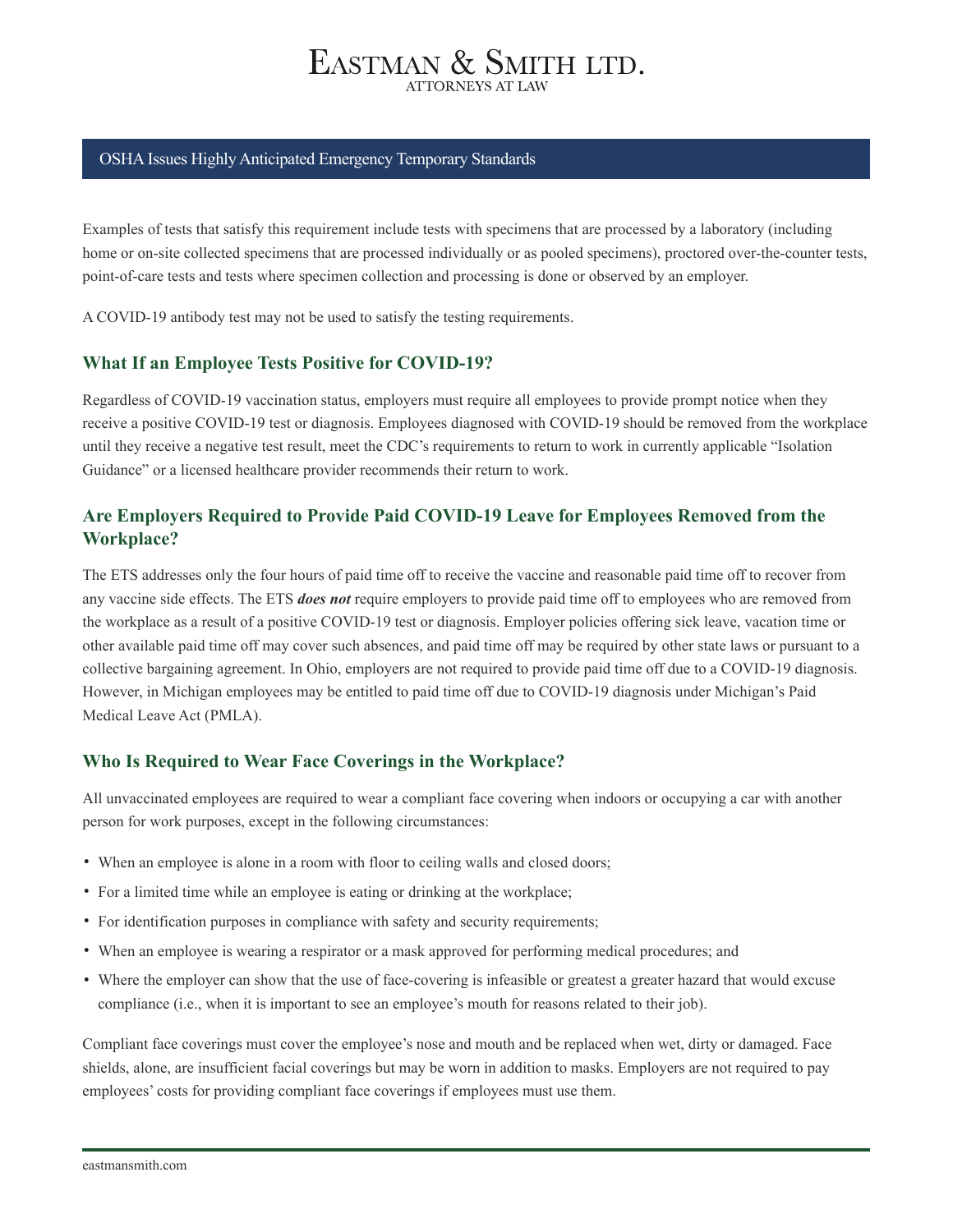#### OSHA Issues Highly Anticipated Emergency Temporary Standards

#### **What are Employers' Reporting Obligations?**

Employers must report to OSHA any *work-related* COVID-19 fatalities within eight hours of the employer learning of the fatality. Employers must report to OSHA any *work-related* COVID-19 in-patient hospitalizations within 24 hours of learning of the hospitalization.

#### **What Other Information Regarding Vaccination Status Needs to be Provided to Employees or Others?**

An employee or anyone with written authorized consent from the employee is entitled to the COVID-19 vaccination records and test results maintained by an employer for that employee. Employers must provide these records to the authorized requestor by the end of the next business day following the request. The ETS also requires employers to provide or make otherwise available to an employee or an employee representative the aggregate number of fully vaccinated employees at a workplace along with the total number of employees at that workplace.

#### **Do Covered Employers Need to Submit their Vaccination Policy to OSHA?**

No, the ETS does not require employers to take affirmative action to submit its written vaccination policy to OSHA, but employers must be prepared to do so almost immediately after a request by the agency. Upon such request, employers must provide OSHA a copy of the compliant written COVID-19 policy and the roster showing the aggregate number of fully vaccinated employees at the workplace along with the total number of employees at the workplace within four business hours. Any other documents the ETS requires employers to maintain must be produced to OSHA by the end of the next business day following an agency request.

#### **What Should Our Policy Cover?**

To ensure that the vaccination policy is compliant, comprehensive and effective, it should address the following:

- Requirements for COVID-19 vaccination and applicable exclusions from the written policy (e.g., medical contraindications, medical necessity requiring a delay in vaccination or reasonable accommodations for workers with disabilities or sincerely held religious beliefs);
- Information about how employees' vaccination status will be determined and how documentation will be collected from them;
- Paid time off required for receipt of the vaccine and other reasonable paid time off to recover from any side effects of receiving the vaccine;
- Employee obligations to notify the employer of positive COVID-19 tests and the circumstances related to removal of COVID-19 positive employees from the workplace and reinstatement following removal; and
- Disciplinary actions for employees who violate the policy.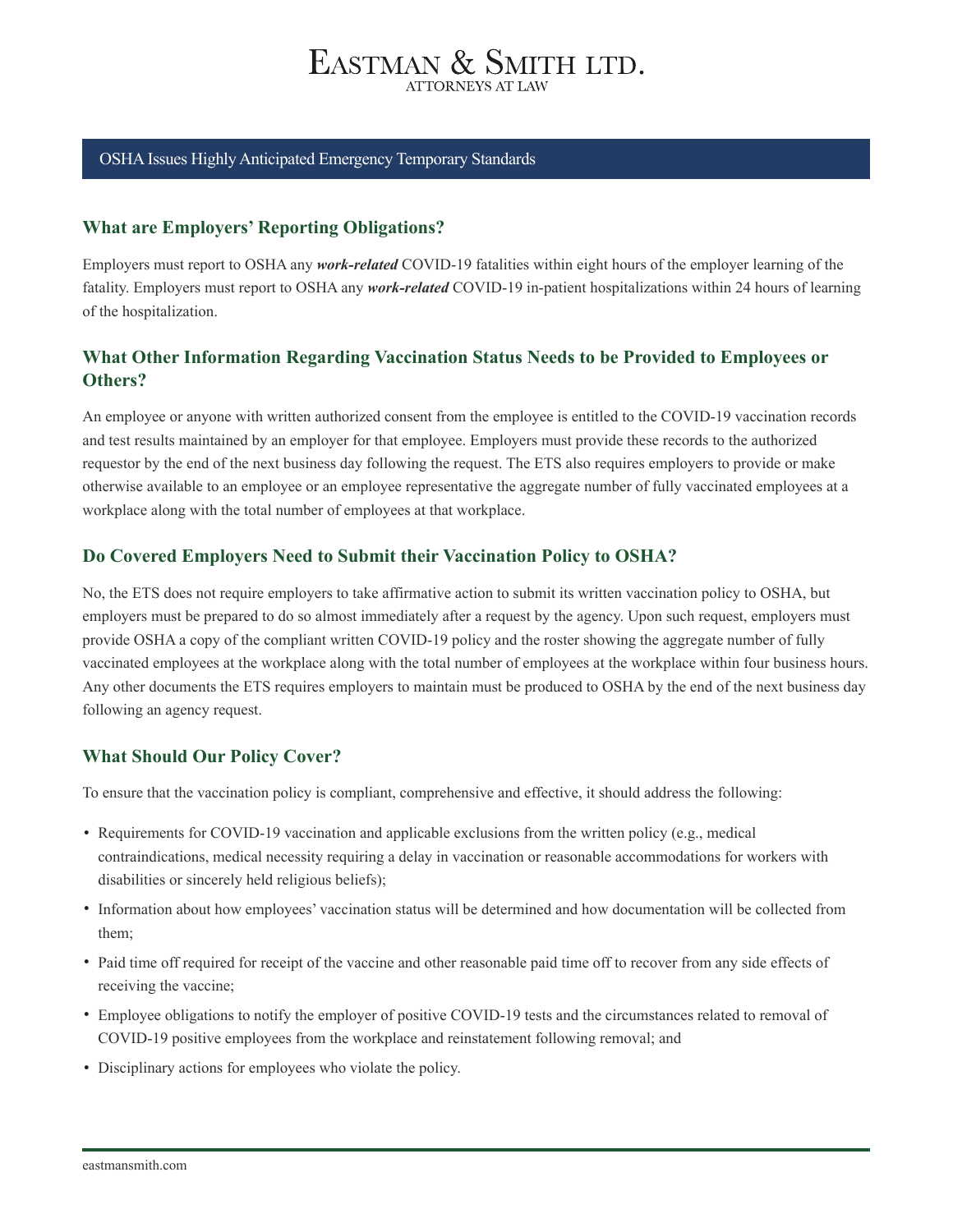#### OSHA Issues Highly Anticipated Emergency Temporary Standards

In addition, employers should include all relevant information regarding the policy's effective date, to whom the policy applies, deadlines for submitting vaccination information or getting fully vaccinated, and procedures for compliance and enforcement.

#### **What about Pre-Existing Vaccination Policies?**

It is not OSHA's intent for employers to duplicate current effective policies covering the requirements of this ETS; however, each employer with a current policy must evaluate that policy to ensure it satisfies all the requirements of the ETS. Employers with existing policies must modify and/or update their current policies to incorporate any missing required elements and must provide information on these new updates or modifications to all employees.

#### **What Information Must Be Provided to Employees?**

Covered employers must provide their employees with the following information, in a language and literacy level that all employees may understand:

- Its policies and procedures which are designed to comply with the ETS;
- The Centers for Disease Control and Prevention's "Key Things to Know About COVID-19 Vaccines";
- OSHA's prohibition against retaliation for reporting workplace illnesses or injuries;
- OSHA's whistleblower protections; and
- A notice explaining the potential criminal penalties associated with knowingly supplying false statements or documentation.

#### **What are the Criminal Penalties for Providing False Statements and/or Records of Vaccination?**

As noted above, the ETS requires employers to inform each employee of potential criminal penalties associated with knowingly supplying false statements or documentation. Employers may use an OSHA-issued notice to provide the required information to employees, with translations as necessary to ensure the information is provided in a language or languages the employees understand.

False statements or documents submitted for purposes of complying with policies required by this ETS could, upon conviction, be punished by a fine of not more than \$10,000 and/or by imprisonment for up to five years. If OSHA discovers that false statements or documents have been made or submitted, it will consider referrals to the US Department of Justice for criminal prosecution in appropriate cases.